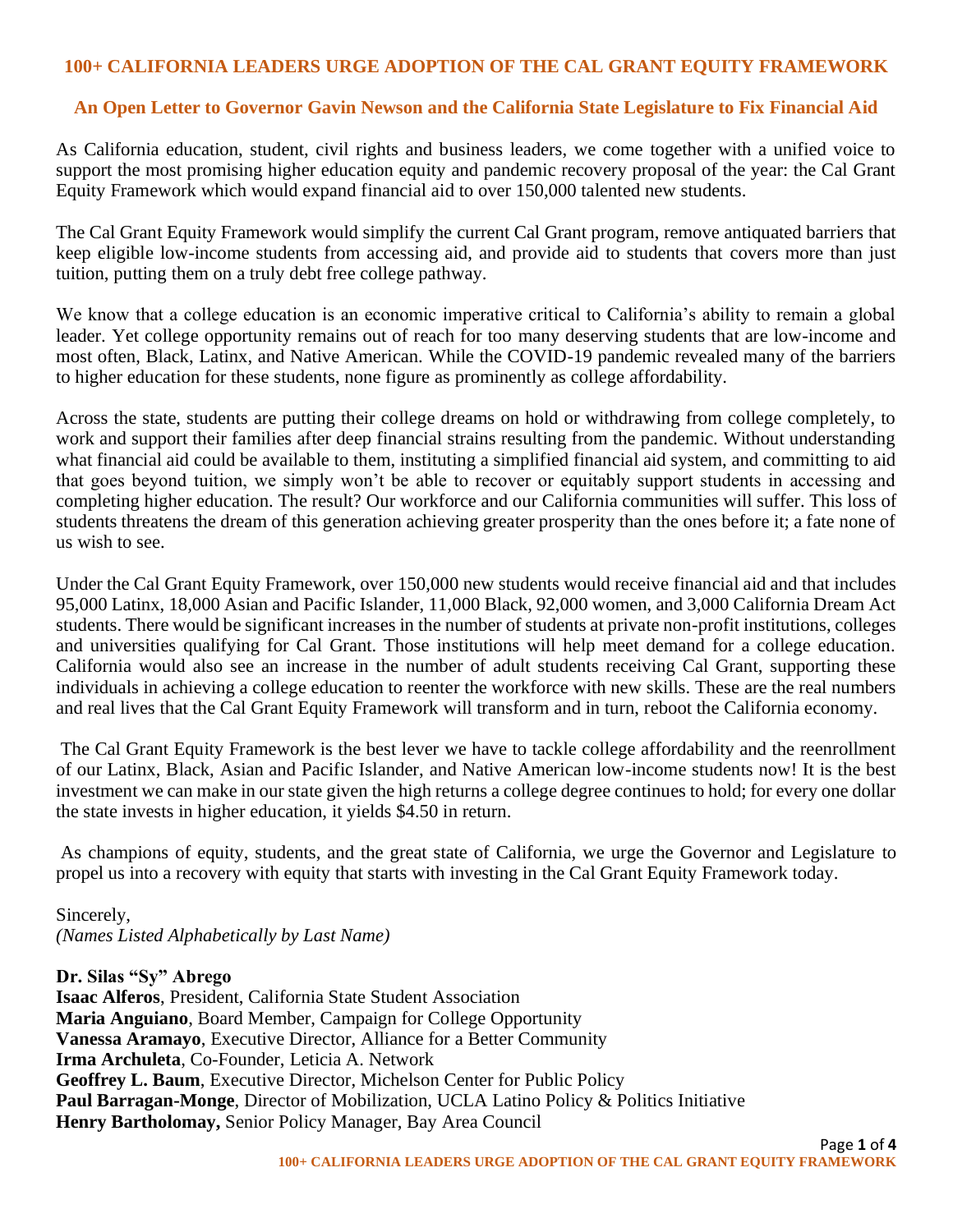**Dr. Estela Bensimon**, President, Bensimon & Associates LLC **Maria Blanco**, Executive Director, University of California Immigrant Legal Services **Marjorie Blen**, Director, Students Making a Change **George R. Boggs**, Superintendent/President Emeritus, Palomar College & President & CEO Emeritus, American Association of Community Colleges **Maria Brenes**, Executive Director, Inner City Struggle **Wendy Brill-Wynkoop**, President, Faculty Association of California Community Colleges **Tony Brown**, Chief Executive Officer, Heart of Los Angeles (HOLA) **Dr. Edward Bush**, President, Consumnes River College **Christopher Cabaldon**, Mayor in Residence, Institute for the Future **Jose Calderon**, President, Latino/a Roundtable of the San Gabriel and Pomona Valley **Angelica Campos**, President, Student Senate for California Community Colleges **Lena M. Carew**, Head of Organizational Health & Innovation, The Justice Collective **Pastor Samuel J. Casey**, Executive Director, Congregations Organized for Prophetic Engagement (COPE) **Hipolito Angel Cerros**, Mayor Pro Tempore, City of Lindsay **Dr. Sonya Christian**, Chancellor, Kern Community College District **Connie Chung Joe**, Chief Executive Officer, Asian Americans Advancing Justice - California **Catalina Cifuentes**, Chair, California Student Aid Commission **Shirley M. Collado**, Ph.D., President and Chief Executive Officer, College Track **Linda Collins**, Executive Director, Career Ladders Project **Kristin Connelly**, Chief Executive Officer, East Bay Leadership Council **Dr. Darla Cooper**, Executive Director, The RP Group **Zima Creason**, Executive Director, California EDGE Coalition **Dwayne Crenshaw, J.D.**, President and Chief Executive Officer, Greater Sacramento Urban League **Dr. Keith Curry**, President and Chief Executive Officer, Compton College **Zav Dadabhoy**, President, Bakersfield College **Dolores Davison**, President, Academic Senate for California Community Colleges **Dr. Cristina de Jesus**, President and Chief Executive Officer, Green Dot Public Schools California **Alison de Lucca**, Executive Director, Southern California College Access Network (SoCal CAN) **Jeff DeFranco**, President, Lake Tahoe Community College **Quinn Delaney**, Founder, Akonadi Foundation **Juanita Doplemore**, Commissioner, California Student Aid Commission **Dr. Herbert English**, President-Elect and Treasurer A2MEND **Cecilia V. Estolano**, Regent Emeritus, University of California Board of Regents **Dr. Hector Flores, MD,** Adventist Health White Memorial **Louis Freedberg Sameer Gadkaree**, President and CEO, The Institute for College Access and Success (TICAS) **Larry Galizio**, President and CEO, Community College League of California **Jacqueline Martinez Garcel**, CEO, Latino Community Foundation **Marlene Garcia**, Executive Director, California Student Aid Commission **Dr. Angelica Garcia**, President, Berkeley City College **Mildred Garcia**, President/CEO, American Association of State Colleges and Universities **Monica Garcia**, Board Member, Los Angeles Unified School District **Katherine Gin**, Co-Founder and Executive Director, Immigrants Rising **Azizza Davis Goines**, President and Chief Executive Officer, Sacramento Black Chamber of Commerce **Jolena Grande**, Professor, Cypress College **Paul Granillo**, President and CEO, Inland Empire Economic Partnership **Eric Z. Guerra**, Mayor Pro Tempore, City of Sacramento **Carrie Hahnel**, Senior Director of Policy and Strategy, The Opportunity Institute **Dr. Frank Harris III**, Co-Director, Community College Equity Assessment Lab (CCEAL) **Evan Hawkins**, Executive Director, Faculty Association of California Community Colleges **Anne Hawthorne**, Executive Director, Los Angeles United Methodist Urban Foundation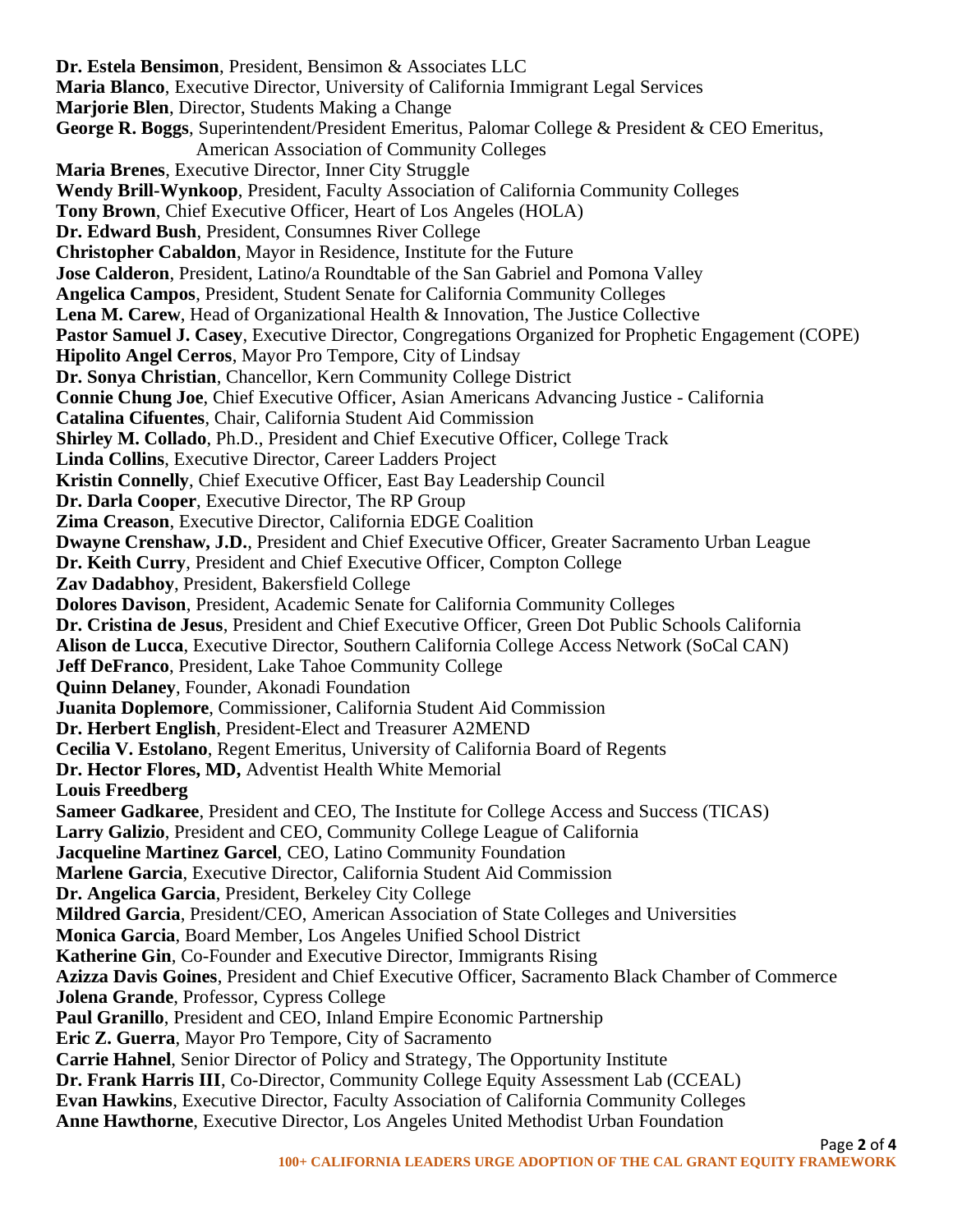**Pamela Haynes**, President, California Community Colleges Board of Governors **Alfred R. Herrera**, MPA, Co-Founder, Leticia A. Network **The Honorable Lindsey Horvath**, Mayor, City of West Hollywood **Dolores Huerta**, President, Dolores Huerta Foundation **Mo Hyman**, Executive Director, College Access Plan **Cassandra Jennings**, President and Chief Executive Officer, St. HOPE **Su Jin Jez**, Executive Director, California Competes **Laurie Jones-Neighbors**, Founder and Managing Consultant, Cities & People Advisors **Surina Khan**, Chief Executive Officer, Women's Foundation of California **John Kim, Executive Director, Advancement Project Brian King**, Chancellor, Los Rios Community College District **The Honorable Jed Leano**, Mayor, City of Claremont **Rich Leib**, Chief Executive Officer, Dunleer Strategies **The Honorable Henry Lo**, Mayor, City of Monterey Park **Amy Ludwig**, Executive Director, Students Through Experience (MOSTe) **Debra Maxie**, Commissioner, California Student Aid Commission **Guillermo Mayer**, President and Chief Executive Officer, Public Advocates, Inc. **Hugo Morales**, Trustee Emeritus, California State University Board of Trustees **Francisco Moreno**, Executive Director, Council Of Mexican Federations in North America (COFEM) **Barry Munitz**, Chancellor Emeritus, The California State University **Dr. Mike Munoz Dr. Kindred Murillo**, Interim Superintendent/President, Santa Barbara City College **Cynthia Murray**, Chief Executive Officer, North Bay Leadership Council **Dr. Dowell Myers**, Professor, School of Policy, Planning and Development, University of Southern California **Dr. Christopher J. Nellum**, Executive Director, The Education Trust – West **Vinh T. Ngo**, Board President, Garvey School District **Steve Ngo**, Commissioner, California Student Aid Commission **David O'Brien**, Commissioner, California Student Aid Commission **Alberto Ochoa**, Co-Chair, San Diego County Latinx Coalition on Education **Dr. Cynthia Olivo**, Assistant Superintendent/Vice President, Student Services, Pasadena City College **Deborah Ortiz**, Trustee, Los Rios Community College District **Eloy Ortiz-Oakley**, Chancellor, California Community Colleges **Dr. Feliza Ortiz-Licon**, Chief Policy & Advocacy Officer, Latinos for Education **Vincent Pan**, Co-Executive Director, Chinese for Affirmative Action **Marlenee Blas Pedral**, Student Regent, University of California Board of Regents **Jennifer Perry**, Member, California Community Colleges Board of Governors **Jaclyn Pinero**, Chief Executive Officer, uAspire **Ana Ponce**, Executive Director, Great Public Schools Now **Jose Quinonez**, Executive Director, Mission Asset Fund **Esmeralda "Esme" Quintero-Cubillan**, President, University of California Student Association **David Rattray**, Chief Executive Officer, UNITE-LA **William Rawlings**, Member, California Community Colleges Board of Governors **Alberto Retana**, President and Chief Executive Officer, Community Coalition **Joanne Reyes**, Chief Executive officer, Fulfillment Fund **Anthony Rocha**, Councilmember, City of Salinas **Diana Z. Rodriguez**, Chancellor, San Bernardino Community College District **Francisco C. Rodriguez, Ph.D.**, Chancellor, Los Angeles Community College District **Angel Rodriguez**, Commissioner, California Student Aid Commission **Elmer Roldan**, Executive Director, Communities in Schools of LA (CISLA) **Thomas A. Saenz**, President & General Counsel, Mexican American Legal Defense and Educational Fund (MALDEF) **Angelica Salas**, Executive Director, Coalition for Humane Immigrant Rights (CHIRLA)